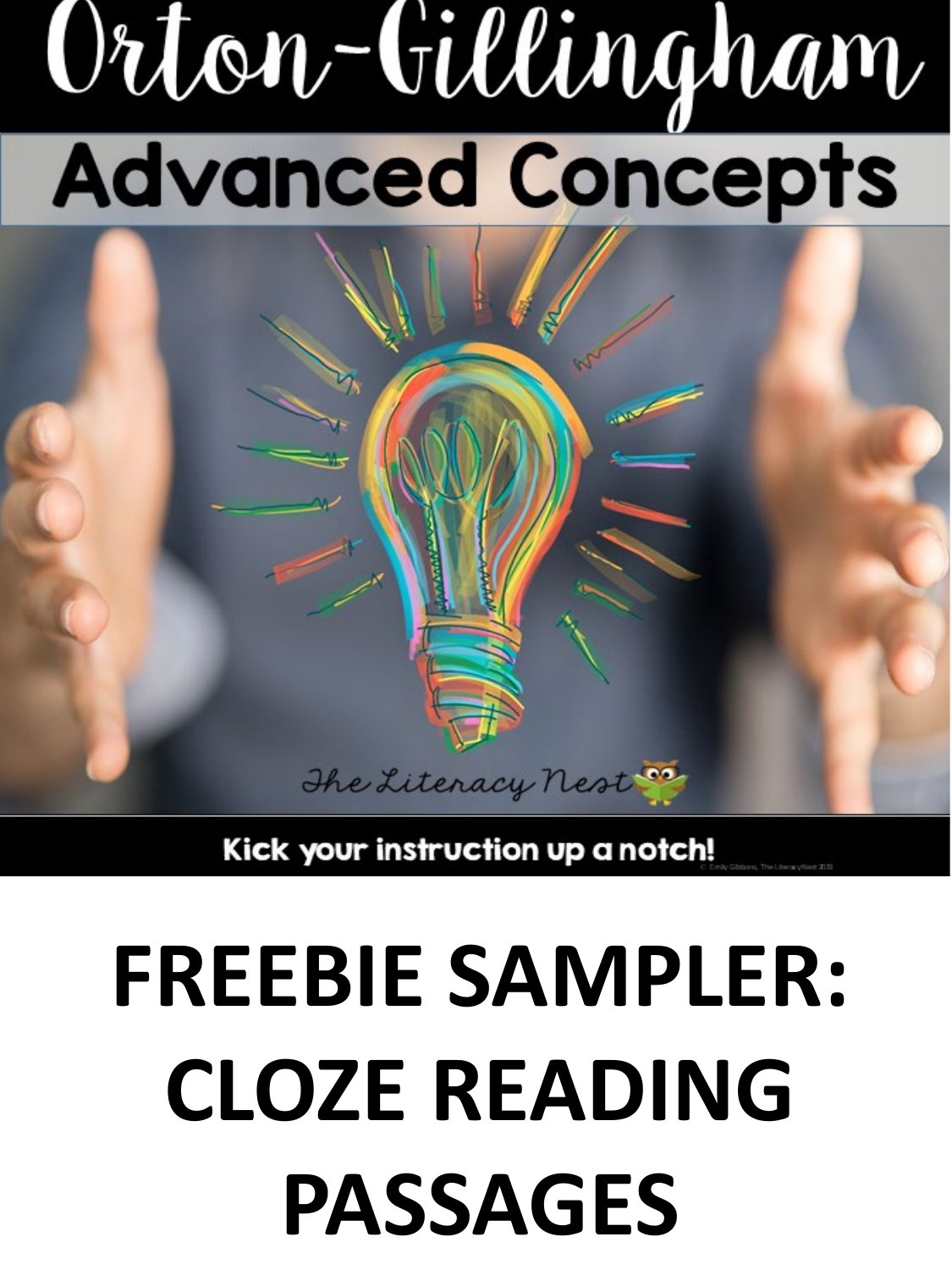| Page #                  | Cloze Passage Skill                   |
|-------------------------|---------------------------------------|
| $\mathsf{3}$            | Sounds of CH: Night At The Symphony   |
| $\overline{\mathbf{r}}$ | -IAL: Safe Posts                      |
| 5                       | Scribal O: Monday Woes                |
| 6                       | Doubling Rule Part 2: Switching Jobs? |
| $\overline{7}$          | Suffix-AGE: A Historic Blizzard       |
| 8                       | -OUS and -US: Staying Safe            |
| 9                       | -URE: Zoo Trip                        |

## **To preview or purchase the Advanced Concepts Bundle, go [HERE](https://www.teacherspayteachers.com/Product/Advanced-Orton-Gillingham-Activities-BUNDLE-5040040).**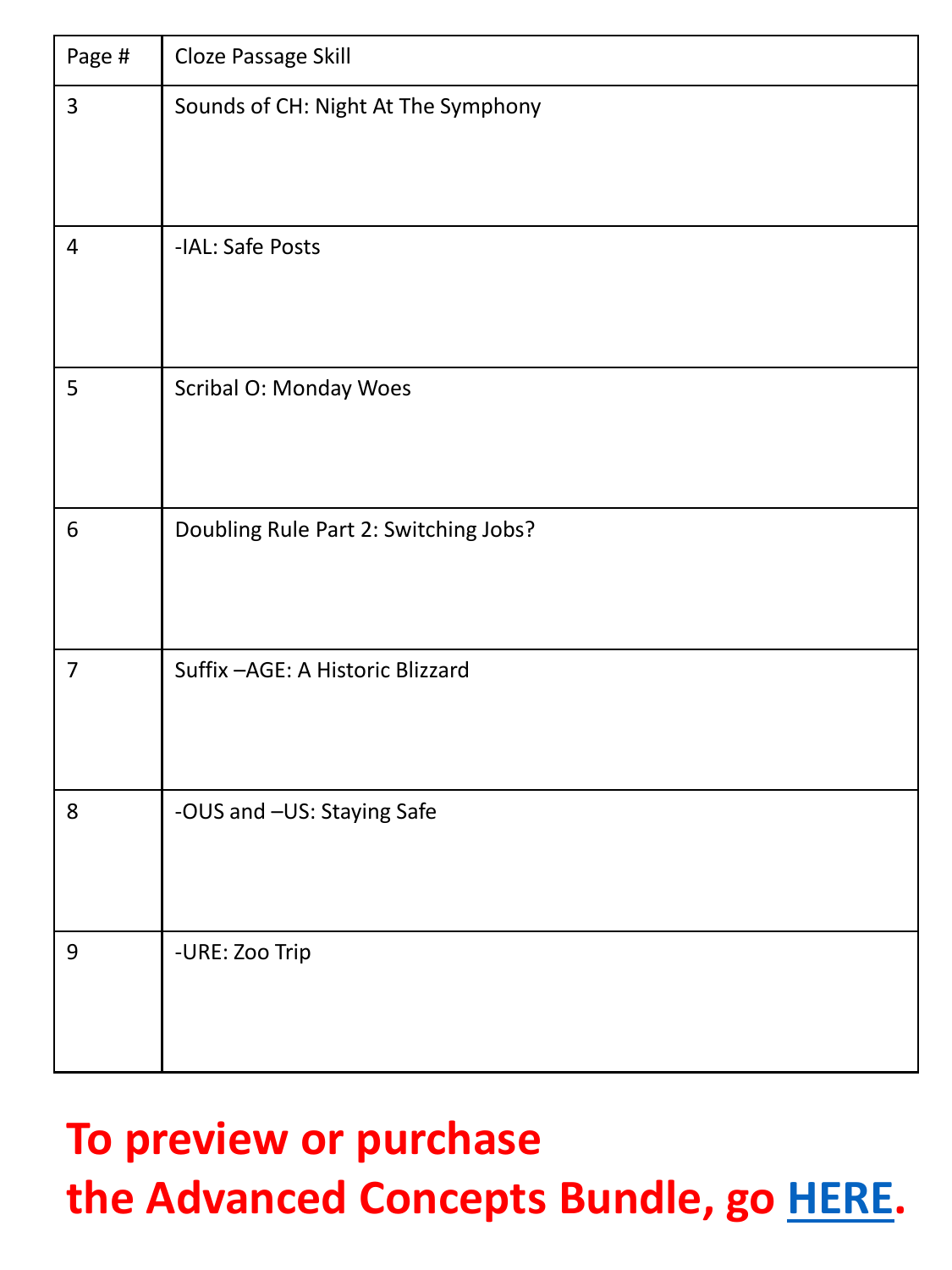Sounds of CH CLOZE activity

Directions: Read the CLOZE passage.

Using the word bank, find and write the correct words that would make sense in the passage on the blank lines.

| chord   | chorus | orchestra | school   |
|---------|--------|-----------|----------|
| Chicago | chef   | chiffon   | mustache |

#### Night At the Symphony

On a \_\_\_\_\_\_\_\_\_trip to the city of

 $\sim$  , we planned to see an  $\sim$ 

perform Symphony number nine. After the symphony,

there would be a \_\_\_\_\_\_\_\_\_\_\_\_\_\_\_ to sing some classical tunes.

The conductor waited for everyone to sit down.

He had a black \_\_\_\_\_\_\_\_\_\_\_\_\_\_\_\_\_\_\_\_\_\_\_\_\_\_\_ on his face that

curled up on the sides. Some women performers wore

dresses made of \_\_\_\_\_\_\_\_\_\_\_\_\_\_\_\_, while the men wore

tuxedos. Once we heard the first \_\_\_\_\_\_\_\_\_\_ play, we

knew the show would be fantastic. When the

performance was over, we all walked to a local eatery.

The head \_\_\_\_\_\_\_\_\_\_\_\_\_\_\_\_\_ actually came out to greet us

and tell us about the dinner specials. This is one school

trip I will always remember!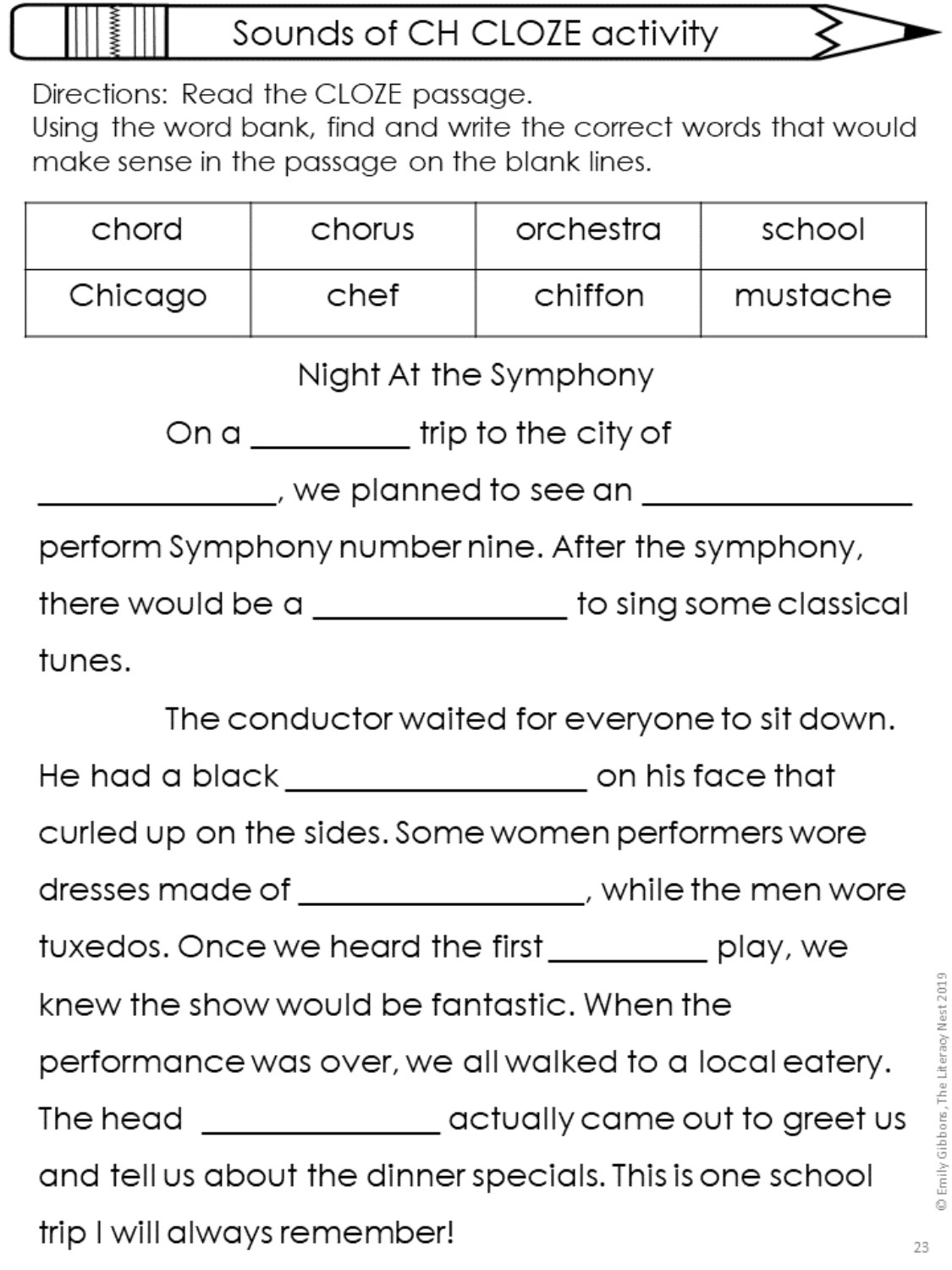#### -TIAL and -CIAL CLOZE Passage

Directions: Read the CLOZE passage.

Using the word bank, find and write the correct words that would make sense in the passage on the blank lines.

| special                                                       | partially                                                | initially  | social   |  |
|---------------------------------------------------------------|----------------------------------------------------------|------------|----------|--|
| artificial                                                    | essential                                                | potential  | official |  |
|                                                               |                                                          | Safe Posts |          |  |
|                                                               | There are many kinds of _______________ media            |            |          |  |
|                                                               | platforms. Some people find it _________________ to post |            |          |  |
|                                                               | because they use social media for a business. Social     |            |          |  |
|                                                               |                                                          |            |          |  |
|                                                               | though. _______________, when you first see a post, it   |            |          |  |
|                                                               | may seem important or ___________________ to the person  |            |          |  |
| putting it on social media. Does the post provide the         |                                                          |            |          |  |
| whole story or does it seem fake or                           |                                                          |            |          |  |
| ़? Fake posts on social                                       |                                                          |            |          |  |
| media have the _______________________ to really harm         |                                                          |            |          |  |
| someone or a whole group of people. As a rule, when           |                                                          |            |          |  |
| you read an article on social media, do some fact             |                                                          |            |          |  |
| checking to make sure it is __________________________. Has   |                                                          |            |          |  |
| there been research or is just one writer's opinion?          |                                                          |            |          |  |
| Staying safe on social media is essential for everyone.<br>15 |                                                          |            |          |  |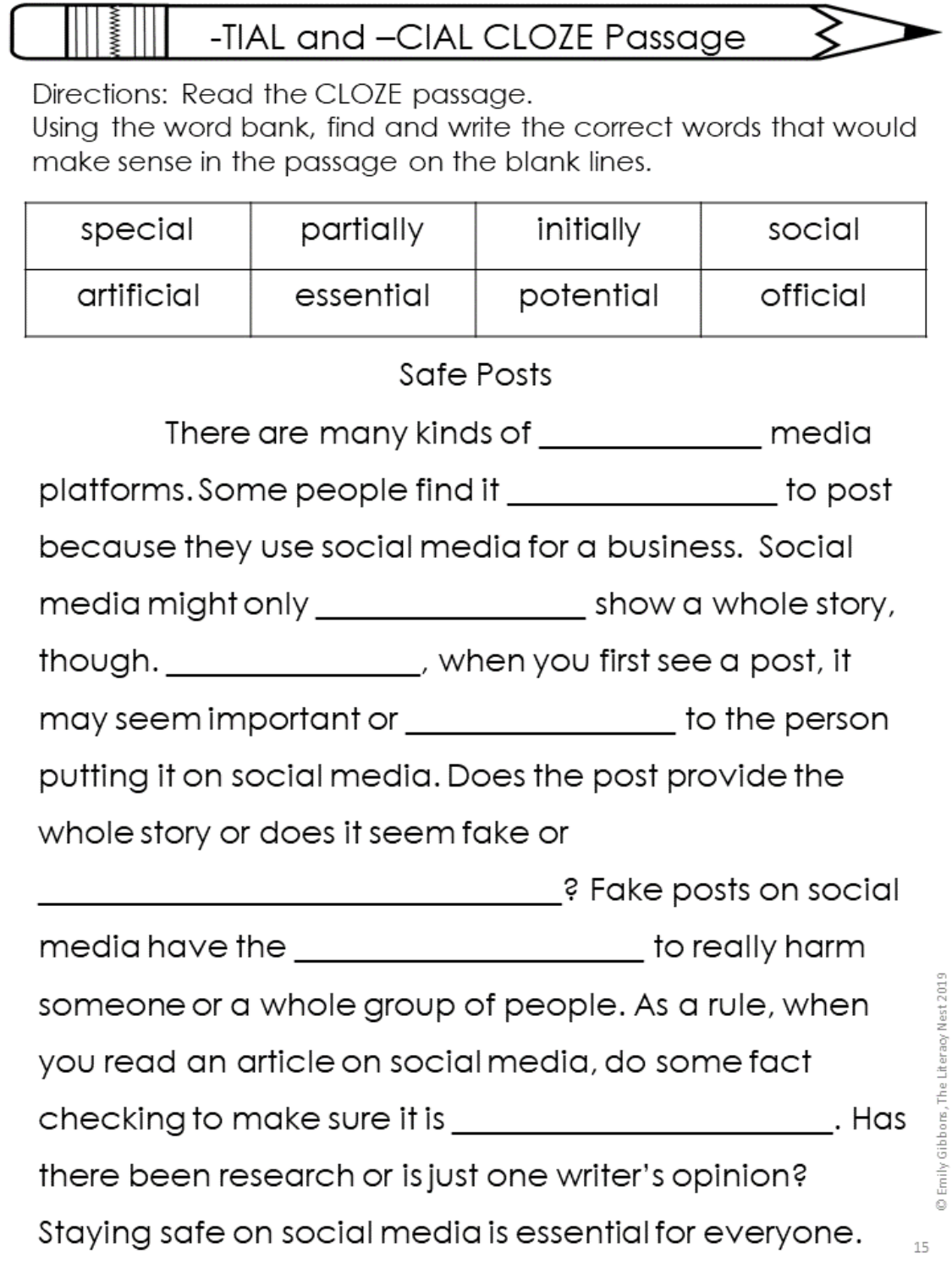#### Scribal O CLOZE Activity

Directions: Read the CLOZE passage.

Using the word bank, find and write the correct words that would make sense in the passage on the blank lines.

| computer                                                | bottom  | Monday                                                    | wonder  |  |
|---------------------------------------------------------|---------|-----------------------------------------------------------|---------|--|
| love                                                    | recover | nothing                                                   | brother |  |
|                                                         |         | Monday Woes                                               |         |  |
|                                                         |         | When the weekend is over, I admit, I am not a             |         |  |
|                                                         |         | fan of _______________. Today was especially tough. After |         |  |
|                                                         |         | my little ______________________ decided to step on my    |         |  |
|                                                         |         |                                                           | to      |  |
|                                                         |         | reach something high on a shelf, the screen went black.   |         |  |
|                                                         |         |                                                           |         |  |
|                                                         |         |                                                           |         |  |
| and files on my computer that might be lost forever? I  |         |                                                           |         |  |
| Οf                                                      |         |                                                           |         |  |
| the stairs and ran to tell my stepdad what happened. He |         |                                                           |         |  |
| spoke of a repair shop next to his company. "I          |         |                                                           |         |  |
| if they open before you have school?"                   |         |                                                           |         |  |
| he said. We got the broken laptop computer to the       |         |                                                           |         |  |
|                                                         |         |                                                           |         |  |
|                                                         |         | repair shop. It was open! I actually made it to school on |         |  |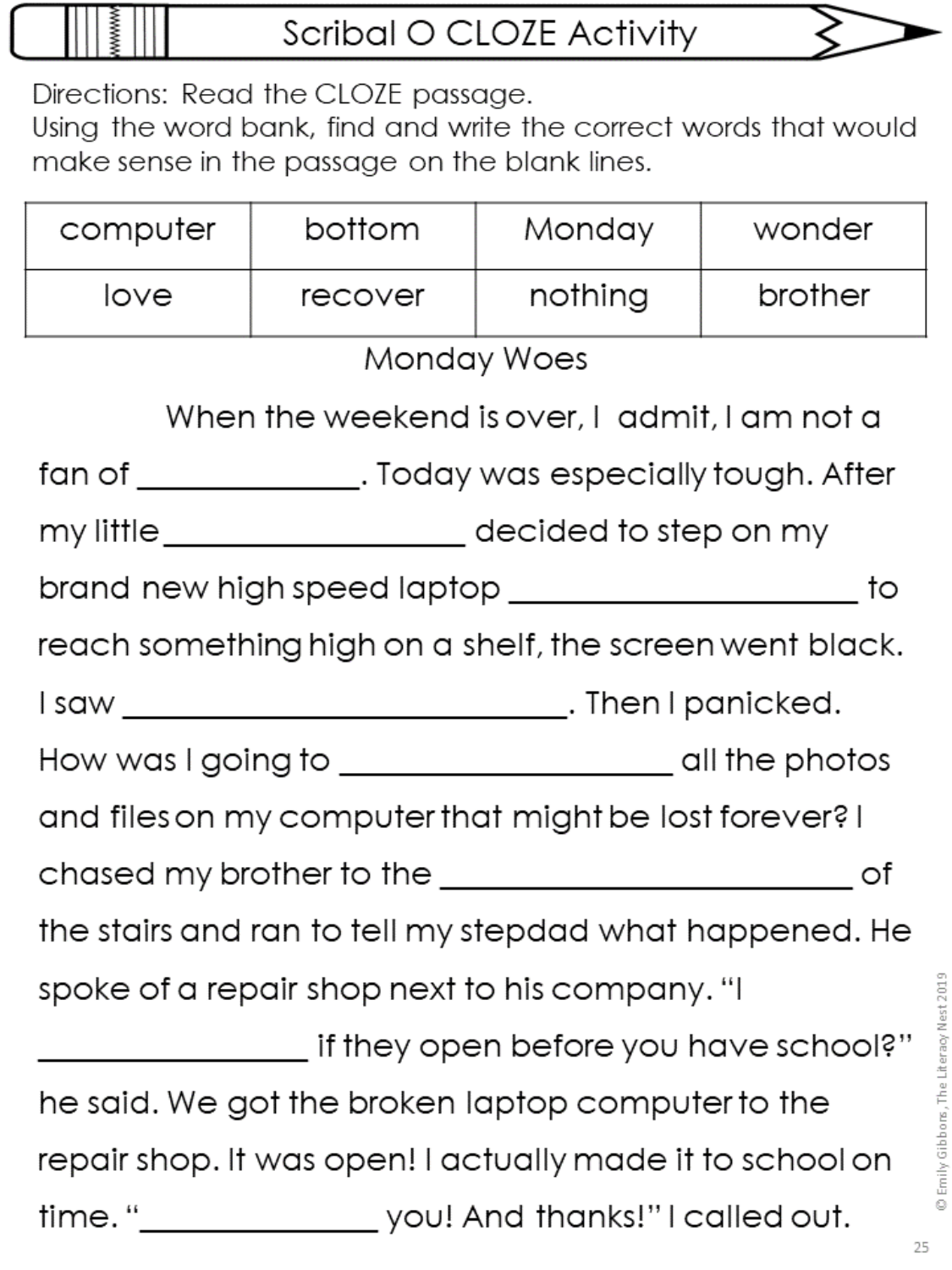### Doubling Rule Part 2 The 1+1+2 Rule

Directions: Read the CLOZE passage.

Using the word bank, find and write the correct words that would make sense in the passage on the blank lines.

| controlling                                             | admitted                                                       | permitted                       |  |
|---------------------------------------------------------|----------------------------------------------------------------|---------------------------------|--|
| committed                                               | transferring                                                   | conferring                      |  |
|                                                         | <b>Switching Jobs?</b>                                         |                                 |  |
|                                                         | My boss was becoming far too ____                              |                                 |  |
|                                                         | about every decision I made at work. I wasn't even             |                                 |  |
|                                                         |                                                                | to take a quick break in the    |  |
|                                                         | morning! I tried __________________________ with her to see if |                                 |  |
|                                                         | we could negotiate some of my work duties, but she             |                                 |  |
|                                                         | wasn't interested. I went home feeling sad, so I called        |                                 |  |
| my sister. We both agreed and                           |                                                                |                                 |  |
|                                                         |                                                                | $\_$ it was time for a new job. |  |
| How hard would it be                                    |                                                                | to a                            |  |
|                                                         | brand new job? Would I be able to have a less                  |                                 |  |
|                                                         | controlling boss and be able to take a quick break             |                                 |  |
| when needed? I spent the entire night thinking it over. |                                                                |                                 |  |
| The next day, I made an appointment and was             |                                                                |                                 |  |
|                                                         | to meeting with my boss. It was                                |                                 |  |
| definitely time for a change.                           |                                                                | 6                               |  |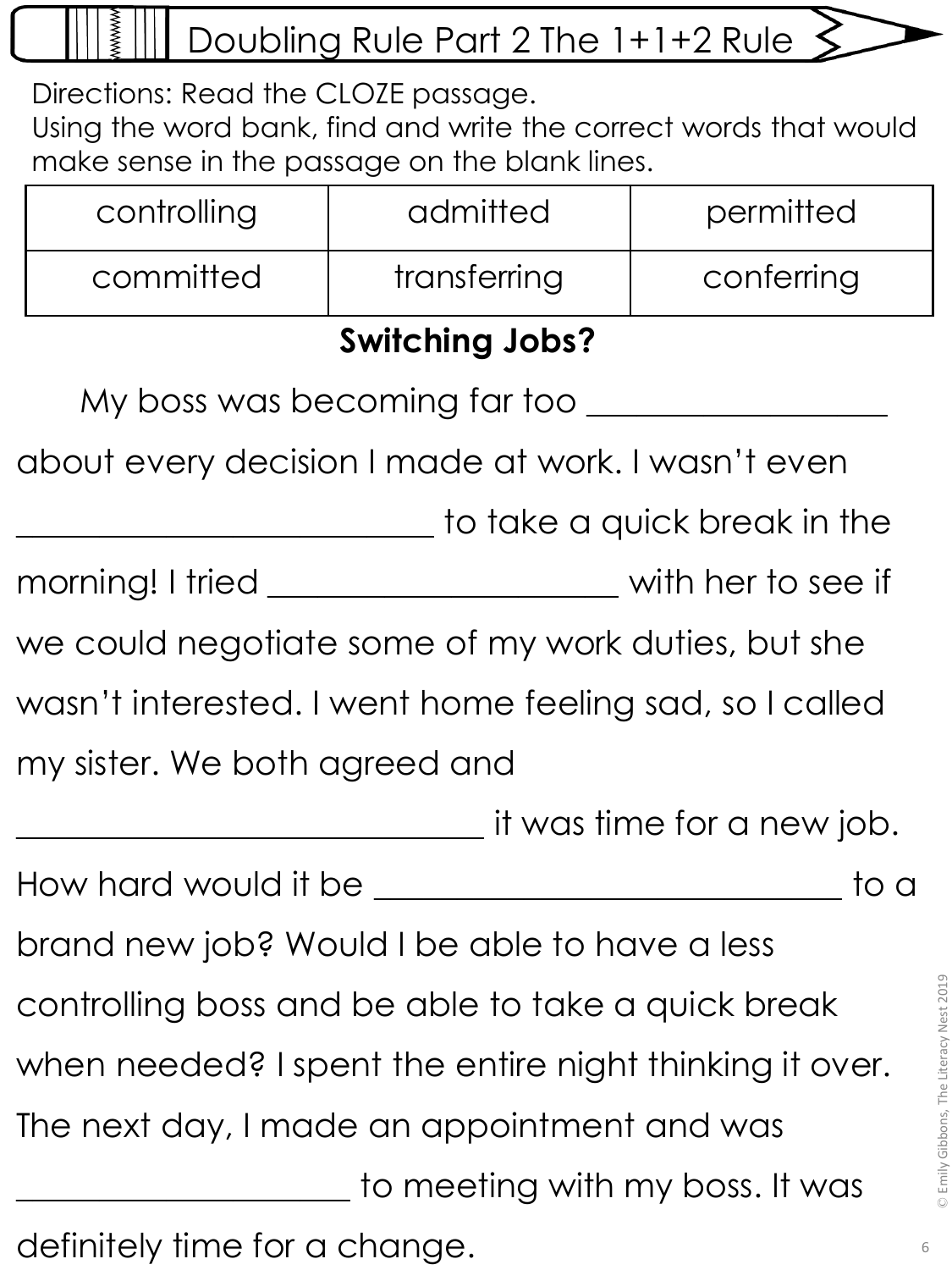## Suffix –age: the state of; the result of  $\leq$

Directions: Read the CLOZE passage.

Using the word bank, find and write the correct words that would make sense in the passage on the blank lines.

| <i>images</i> | tootage | damage  | messages |
|---------------|---------|---------|----------|
| outages       | average | ravaged | coverage |

#### **A Historic Blizzard**

After a historic blizzard in 1978 dumped close to three

feet of snow in Boston, MA, it took weeks to clean up the

\_\_\_\_\_\_\_\_\_\_\_\_\_\_\_\_\_\_\_\_\_\_\_\_\_\_\_\_\_\_\_\_. Many photo

\_\_\_\_\_\_\_\_\_\_\_\_\_\_\_\_\_\_\_\_\_\_\_\_\_\_\_\_ sadly showed cars and drivers

stranded on major highways. News \_\_\_\_\_\_\_\_\_\_\_\_\_\_\_\_\_\_

warned residents to stay in their homes. The National Guard

traveled through the streets with \_\_\_\_\_\_\_\_\_\_\_\_\_\_\_\_\_\_\_\_\_\_ to

people that help was on the way. The blizzard was not just

your \_\_\_\_\_\_\_\_\_\_\_\_\_\_\_\_\_\_\_\_\_\_\_\_\_\_\_\_\_\_ snowstorm. It also had

extremely high winds that \_\_\_\_\_\_\_\_\_\_\_\_\_\_\_\_\_\_\_\_\_\_\_\_\_\_the New

England coastline. Electricity was down and caused many

power \_\_\_\_\_\_\_\_\_\_\_\_\_\_\_\_\_\_\_\_\_\_\_\_\_\_\_. Sadly, this historic

weather event killed about 100 people and injured over

4,000. If you watch old news \_\_\_\_\_\_\_\_\_\_\_\_\_\_\_\_\_\_\_ of the

event, it is a reminder of how powerful nature can be.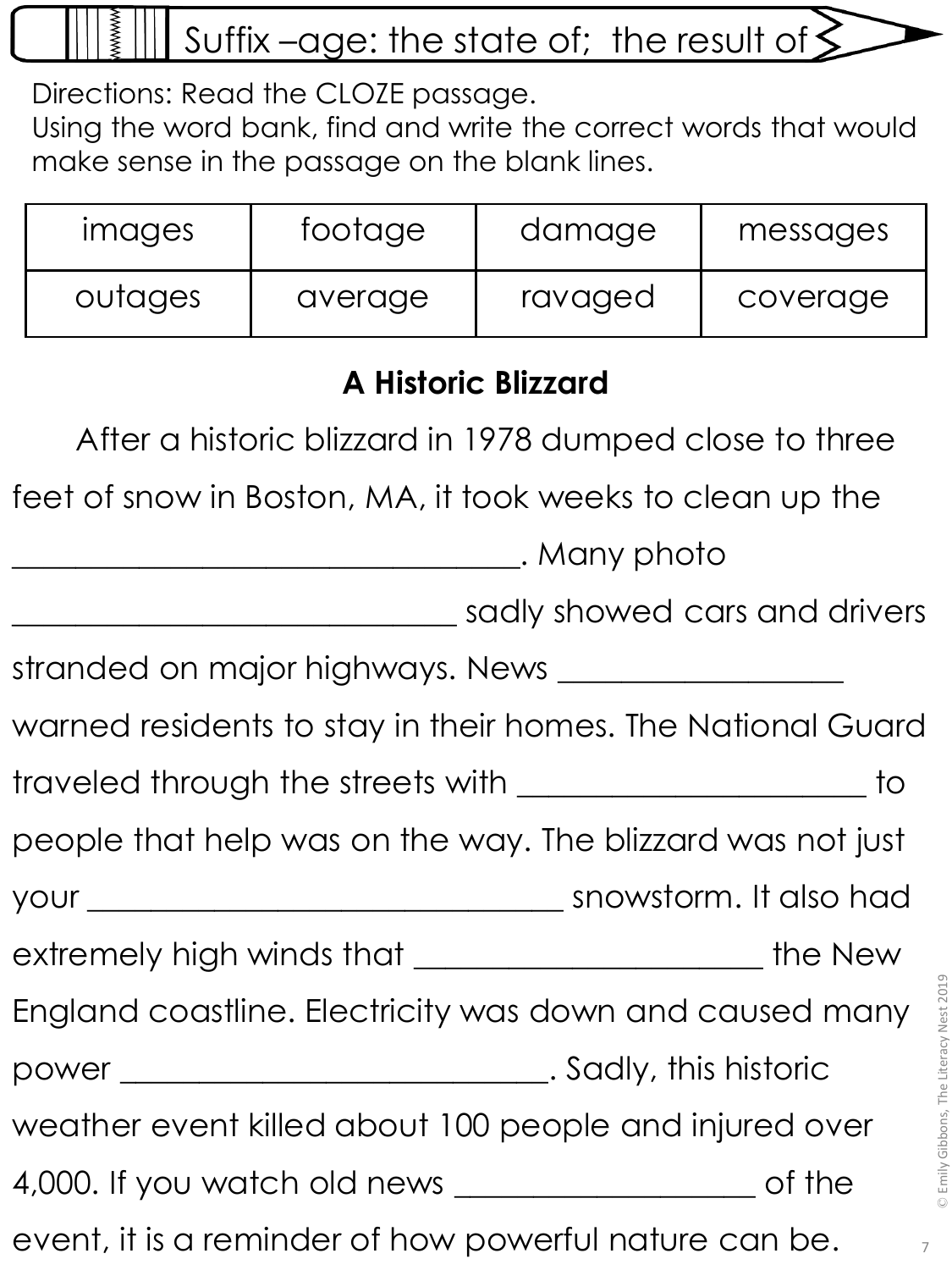-OUS and –US CLOZE Passage

Directions: Read the CLOZE passage.

≸

Using the word bank, find and write the correct words that would make sense in the passage on the blank lines.

| dangerous                                             | hazardous                                            | continuous              | unanimous |  |
|-------------------------------------------------------|------------------------------------------------------|-------------------------|-----------|--|
| virus                                                 | focus                                                | surplus                 | status    |  |
|                                                       | <b>Staying Safe</b>                                  |                         |           |  |
|                                                       |                                                      |                         |           |  |
|                                                       |                                                      |                         | to        |  |
|                                                       | your health. The government made a                   |                         |           |  |
|                                                       |                                                      | decision to keep people |           |  |
|                                                       | safe by asking them to stay home so they could       |                         |           |  |
|                                                       | ______________ on finding a way to contain and then  |                         |           |  |
|                                                       |                                                      |                         |           |  |
| It took a __________________ effort from a            |                                                      |                         |           |  |
| __ of essential workers to keep the                   |                                                      |                         |           |  |
| country running even when businesses and schools      |                                                      |                         |           |  |
| closed. The news would show videos from local leaders |                                                      |                         |           |  |
| of the                                                |                                                      |                         |           |  |
| virus. Once a deadly virus is contained, people can   |                                                      |                         |           |  |
|                                                       | begin to find ways to go back to their regular daily |                         |           |  |
| lifestyle, but always remember to stay safe.          |                                                      |                         |           |  |